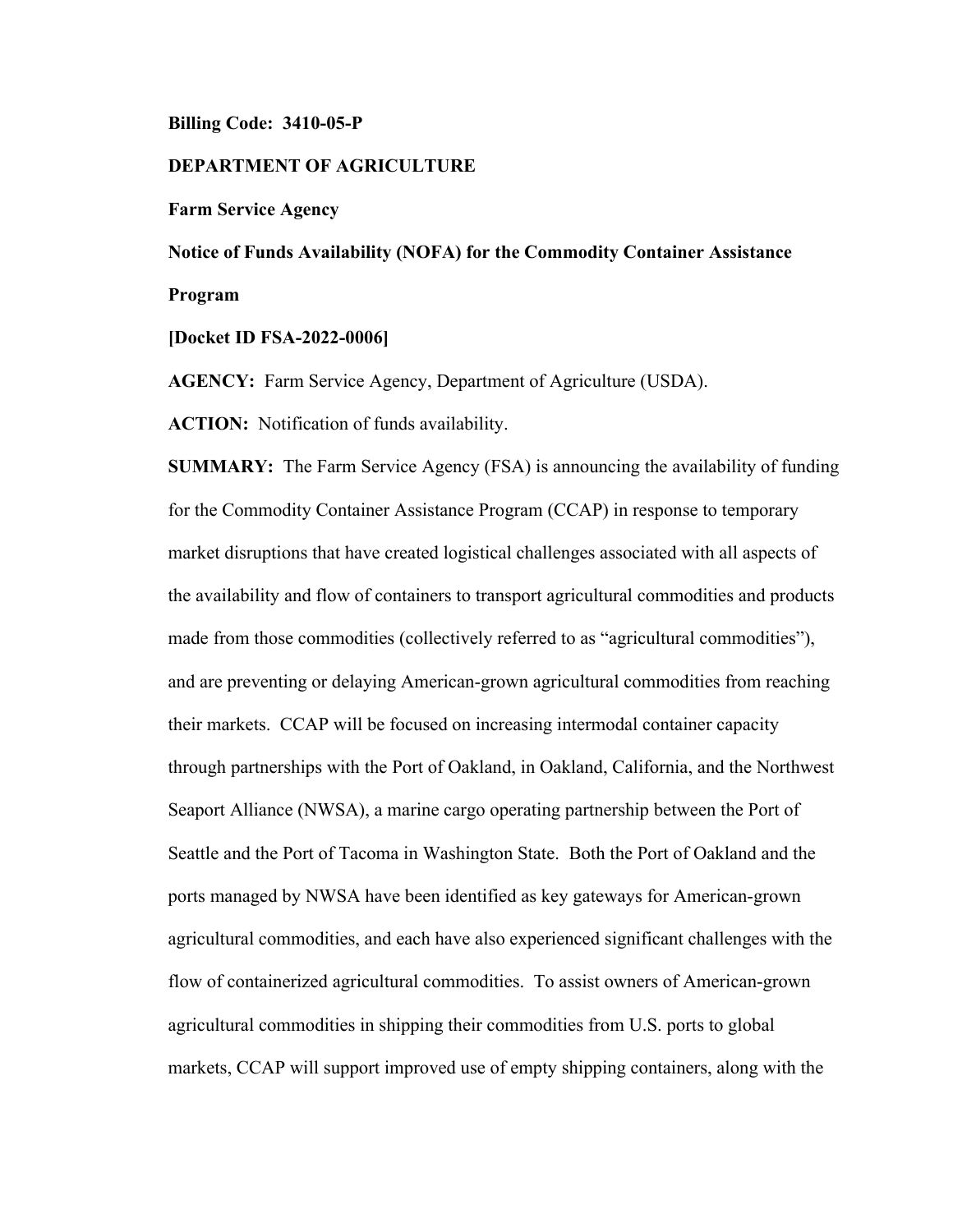prepositioning and temporary storage of filled shipping containers near export terminals. USDA may pursue additional temporary partnerships with other ports or intermodal facilities as supply chain conditions warrant, if funding is available. In this document, FSA is providing the eligibility requirements, application process, and payment calculations for CCAP.

**DATES**: *Funding availability*: Implementation will begin [**Insert date of publication in the** *FEDERAL REGISTER*].

*Applications Due Date:* We will accept applications for funding through January 31, 2023.

*Comment Due Date*: We will consider comments on the information collection request discussed in the Paperwork Reduction Act section that we receive by: **[Insert date 60 days from the date of publication in the** *FEDERAL REGISTER***].**

**ADDRESSES**: *Comments*: We invite you to submit comments on the information collection request. You may submit comments using any of the following methods, although FSA prefers that you submit comments electronically through the Federal eRulemaking Portal:

- Federal eRulemaking Portal: Go to http://www.regulations.gov and search for Docket ID FSA–2021–0012. Follow the online instructions for submitting comments.
- Mail, Hand-Delivery, or Courier: Director, Price Support Division, FSA, USDA, 1400 Independence Avenue SW, Stop 0510, Washington, DC 20250-0522. In your comment, specify the docket ID FSA-2022-0006.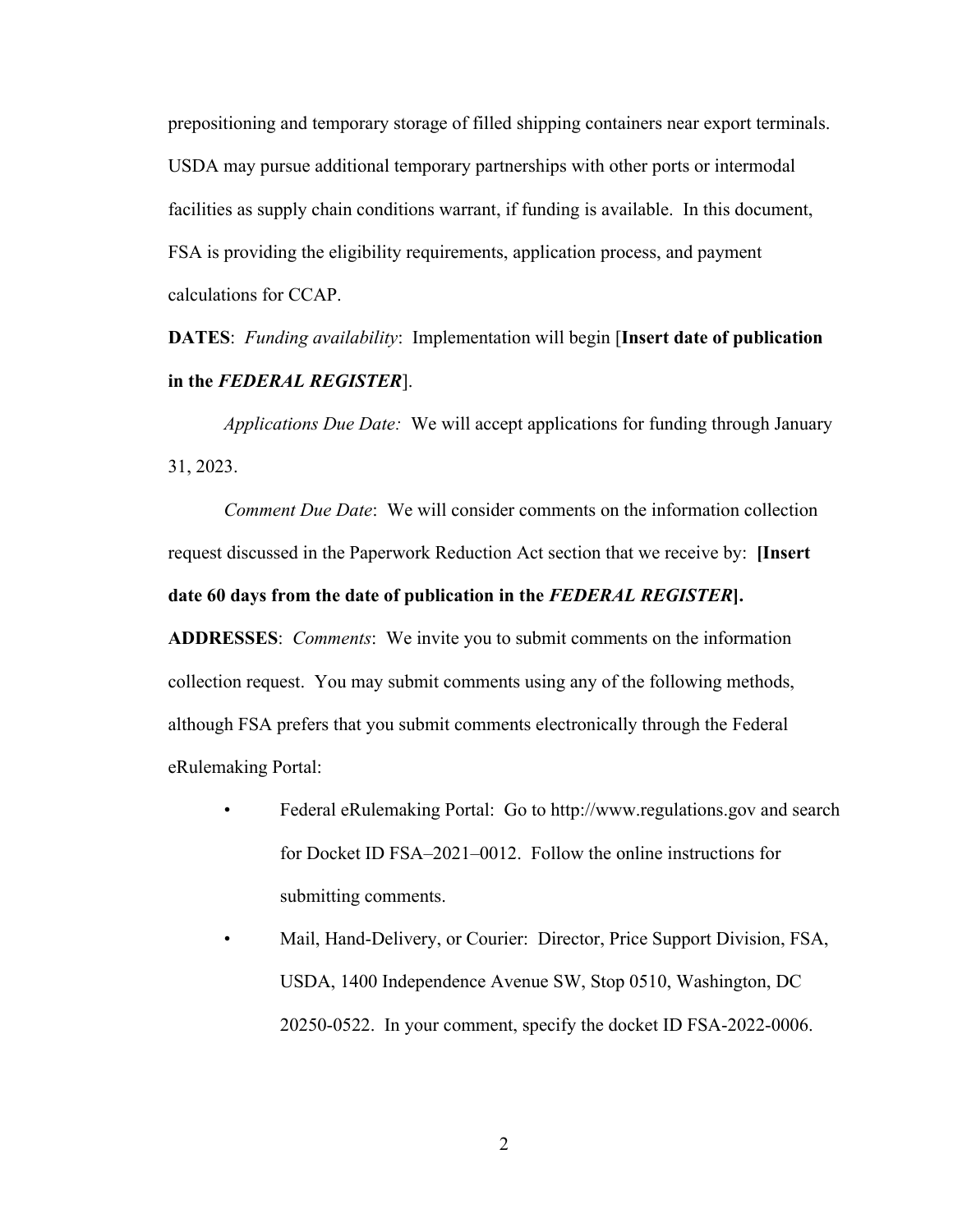All comments received, including those received by mail, will be posted without change and will be publicly available on http://www.regulations.gov.

*Applications:* To apply, send a complete form FSA-862, Commodity Container Assistance Program (CCAP) Application, to the FSA National Office by e-mail to: SM.FPAC.FSA.CCAP@usda.gov.

**FOR FURTHER INFORMATION CONTACT:** Danielle L. Cooke; telephone: (202)  $720-1919$ ; or by email: danielle.cooke@usda.gov. Persons with disabilities who require alternative means for communication should contact the USDA Target Center at (202) 720–2600 (voice) or (844) 433-2774 (toll-free nationwide).

#### **SUPPLEMENTARY INFORMATION:**

#### **Background**

As agricultural producers and companies deal with the continued impacts of the COVID-19 pandemic, ocean carriers' poor service and refusal to serve customers, including refusing to provide and ship containers, have exacerbated existing challenges. Specifically, ocean carriers have made fewer shipping containers available for U.S. agricultural commodities, repeatedly changed return dates, and charged unjust fees. These same ocean carriers have short-circuited the pathways typically used to make shipping containers available to be filled with agricultural and other goods, and they have subsequently rushed these containers back to foreign ports empty. These trends have and continue to be seen at several U.S. ports, including but not limited to the Port of Oakland, the Port of Seattle, and the Port of Tacoma, where many ocean carriers have partially or completely suspended their services. Historically, approximately 60 percent of the products marketed through the Port of Oakland were agricultural commodities. Now,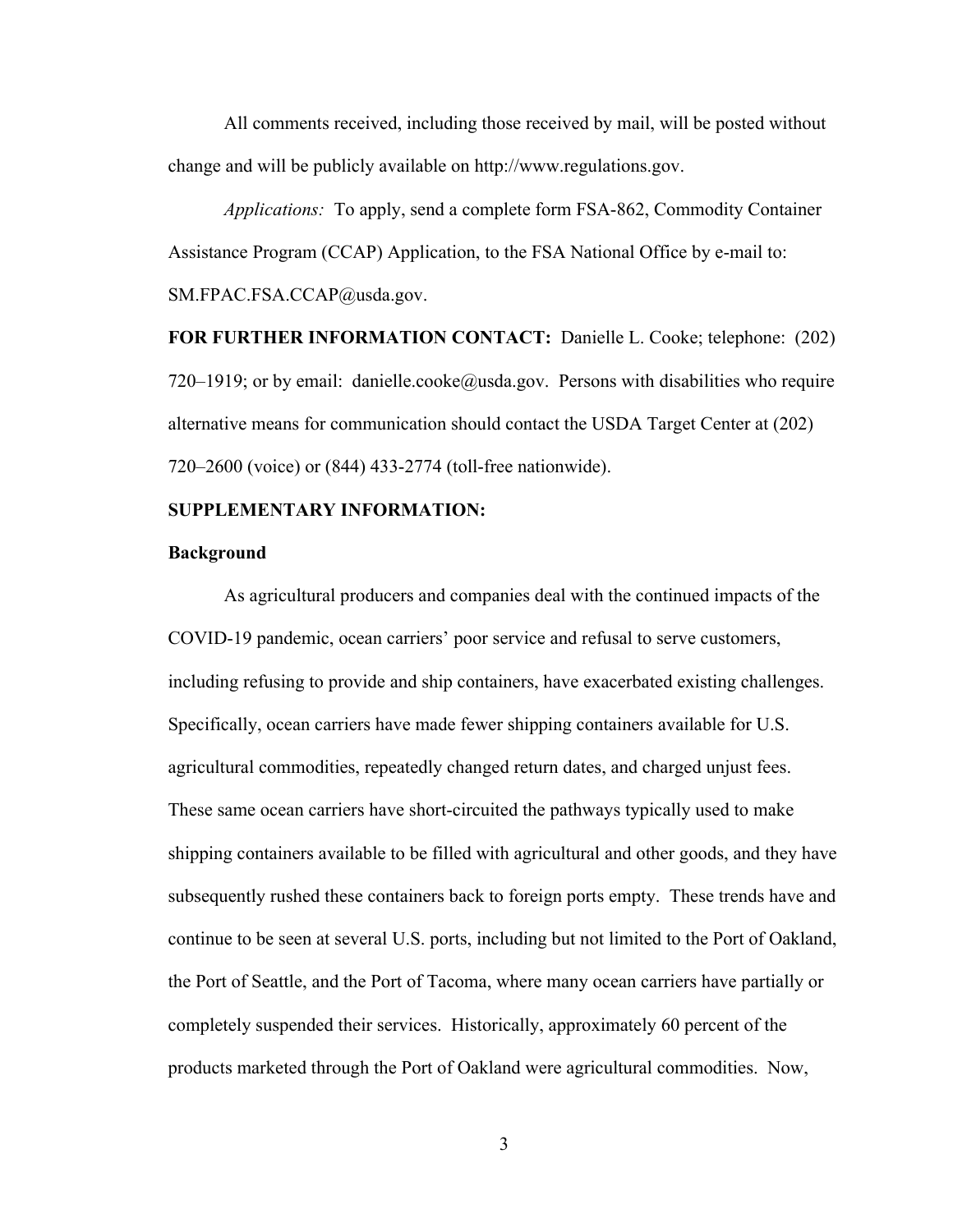because of ocean carriers' disruptive behavior, some American-grown agricultural commodities have faced severe challenges in reaching their markets. Containerized exports of agricultural goods fell by 17 percent from California ports, costing California agriculture an estimated \$2.[1](#page-3-0) billion May to September  $2021$ , with a more severe decline of 34 percent for the Port of Oakland. Similar challenges exist at the ports managed by the NWSA in Washington, where congestion-induced impacts to vessel schedules have made it difficult for agricultural goods to be loaded on ships at the export terminals. Containerized exports of agricultural commodities from Seattle are down 30 percent during the last 6 months of 2021 while empty shipping containers leaving the Port of Seattle have increased by a similar percentage.

In accordance with 15 U.S.C. 714c, the Secretary is using CCC funds to assist owners of agricultural commodities in shipping domestic agricultural commodities out of the Port of Oakland and NWSA. Funds available to CCC will be used as authorized by section 5(b) of the CCC Charter Act (15 U.S.C. 714c(b)). This authority will be used to assist in making available materials and facilities in connection with the marketing of agricultural commodities. It will assist owners of U.S. agricultural commodities with ongoing market disruptions and facilitate the recovery of shipping and other logistical services required to bring domestically produced agricultural commodities to markets.

Specifically, FSA will provide a \$125 per container payment to partially assist agricultural commodity owners with the additional logistical expenses associated with picking up empty shipping containers at the Port of Oakland to be filled with agricultural

<span id="page-3-0"></span><sup>1</sup> See https://giannini.ucop.edu/publications/areupdate/issues/2021/25/2/containergeddon-and-california-agriculture/.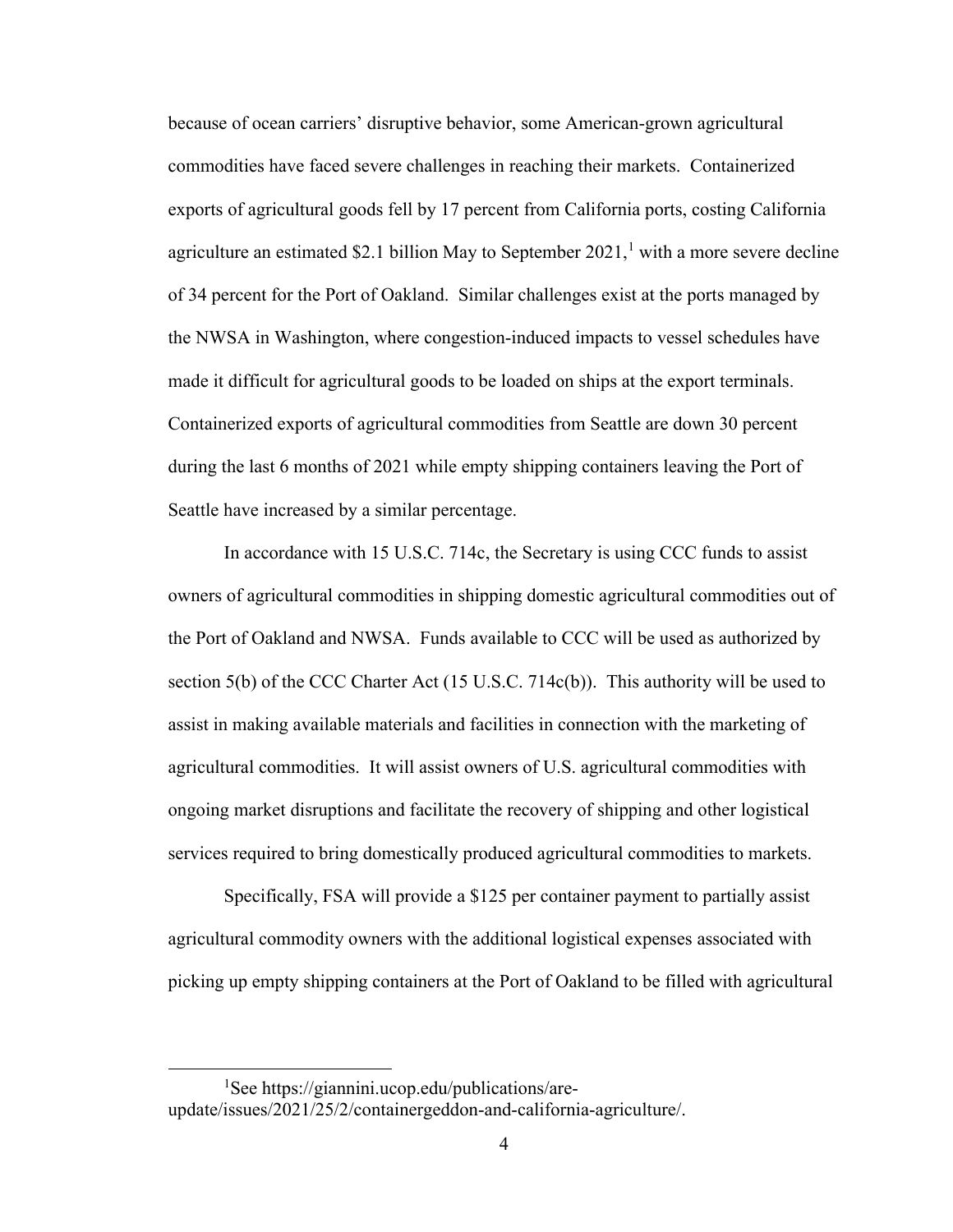commodities. The Port of Oakland has opened a 25-acre temporary terminal to prepare and ease the provision of empty containers to be filled, which will ultimately reduce congestion at the main terminal. Through its separate gate, this terminal will allow for quicker pickup of empty containers and provide a pathway to bypass the congestion at the main terminals. The separate gate will also provide for increased access to available equipment and ultimately help avoid fewer unpredictable congestion surcharges for trucks. Under normal circumstances empty containers would be easily available from ocean carriers at the regular terminals, the combination of congestion, potential for additional drayage, and the terminal fees will add cost to the agricultural commodity owners and necessitates the \$125 per container payment.

Additionally, through the partnerships with both the Port of Oakland and NWSA, FSA will offer payments of \$200 per container for filled dry containers and \$400 per container for filled refrigerated containers (generally referred to as "reefer containers") to owners who deliver such filled containers to designated temporary storage terminals. These payments will help address the logistical costs of moving a container twice – first to the preposition terminal, and second to the terminal loading the vessel – along with the costs associated with temporary storage. Prior to the recent unpredictable delivery and export windows, owners of agricultural commodities had been provided sufficient delivery windows and notice to deliver the agricultural commodities directly to the terminal that loads the vessel.

In each of these cases, the agricultural commodity owner will likely incur an extra charge for short distance transportation, or "drayage," fees from the terminal operator or ocean carrier and daily storage for any prepositioned filled containers. The drayage alone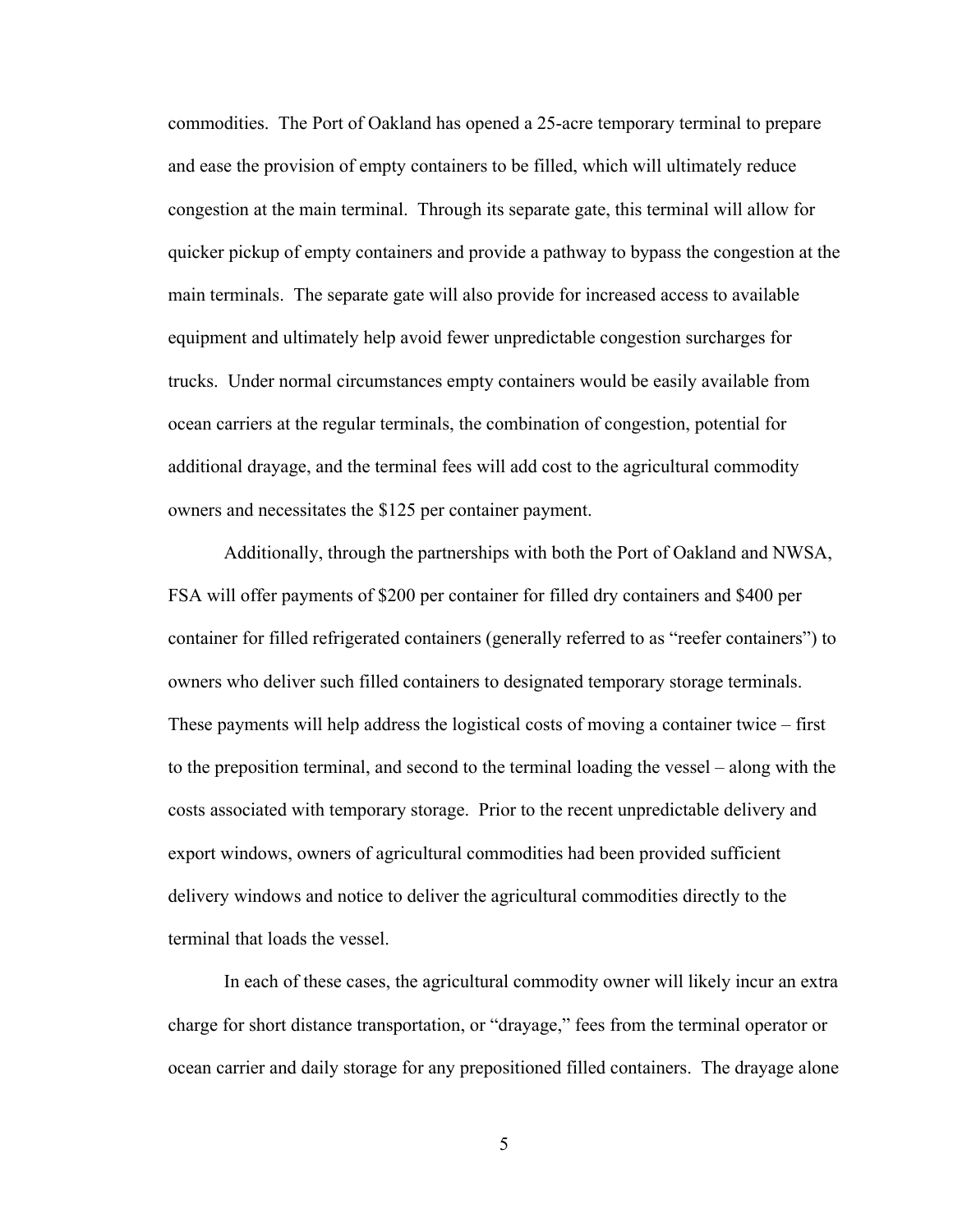is expected to range between \$150 and \$250 per container based on discussions with agricultural shippers operating in the Oakland, Seattle, and Tacoma regions. Temporary storage of filled containers is expected to cost about \$50 per dry container per day and \$200 for reefer containers. The per-container fee for reefer containers is higher, since reefer containers require additional electricity and labor costs, which directly result in higher storage and transportation costs. The value of CCAP for U.S. companies lies in the benefits of increasing the ability of moving containers to meet narrow and changing shipping windows provided by the ocean carriers. These payments will lessen the burden on owners to manage the logistical challenges and continue to move containers despite the service challenges. All payments to agricultural commodity owners will be made in arrears and verified with terminal records.

USDA will make payments as frequently as monthly to eligible owners or designated marketing agents of U.S. agricultural commodities based on the number of eligible shipping containers they picked up or stored starting retroactively back to March 1, 2022, through December 31, 2022, from eligible ports to ship agricultural commodities to their designated markets on container ships.

FSA is administering the direct payments under the general supervision and direction of the Deputy Administrator.

### **Definitions**

The following definitions apply to this notice:

*Deputy Administrator* means Deputy Administrator for Farm Programs, Farm Service Agency, U.S. Department of Agriculture, or their designee*.*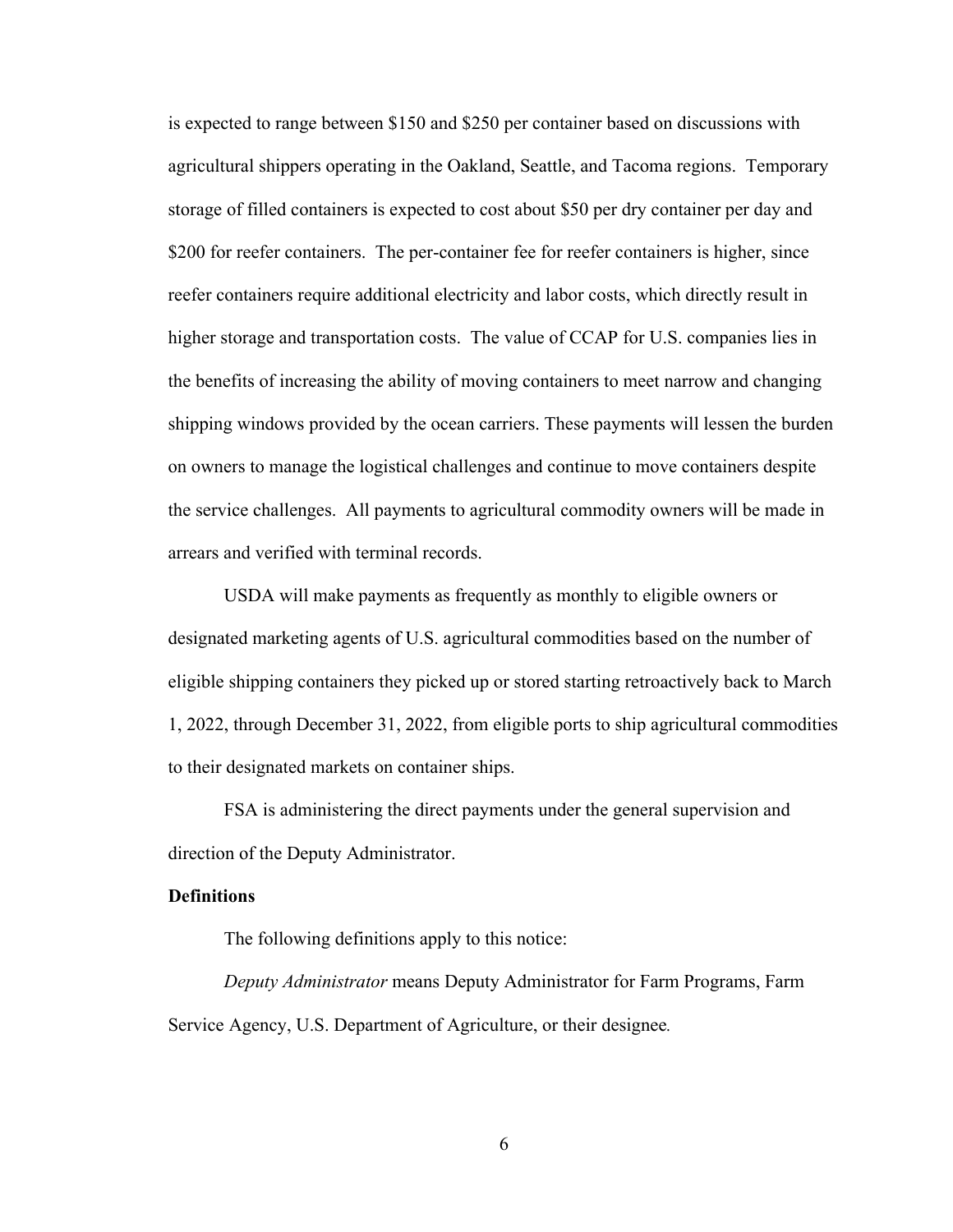*Designated marketing agent* means an individual or entity that has explicit written permission to apply for CCAP from, and on behalf of, the owner of the agricultural commodities.

*Owner* means a business entity, including cooperative, handler, company, or exporter that is liable for and has ownership of the agricultural commodities in transit. Only one owner is allowed to apply for payment per container.

*Picked up* means the applicant picked up empty shipping containers from the designated port terminal to be filled with eligible agricultural commodities.

*Stored* means the applicant delivered the shipping container filled with eligible agricultural commodities to the designated port terminal for temporary storage at a designated storage terminal.

*United States* means all 50 states of the United States, the District of Columbia, the Commonwealth of Puerto Rico, and any other territory or possession of the United States.

# **Eligible Commodities**

Eligible agricultural commodities are agricultural commodities (other than tobacco) that are grown or produced in the United States for food, feed, or fiber, and products made from those commodities, including forestry products, that are to be or were shipped in a shipping container picked up from the Port of Oakland or contained within a filled shipping container stored at the Port of Oakland or the NWSA locations from March 1, 2022, through December 31, 2022. A list of examples of eligible and ineligible commodities will be posted on the FSA website for CCAP.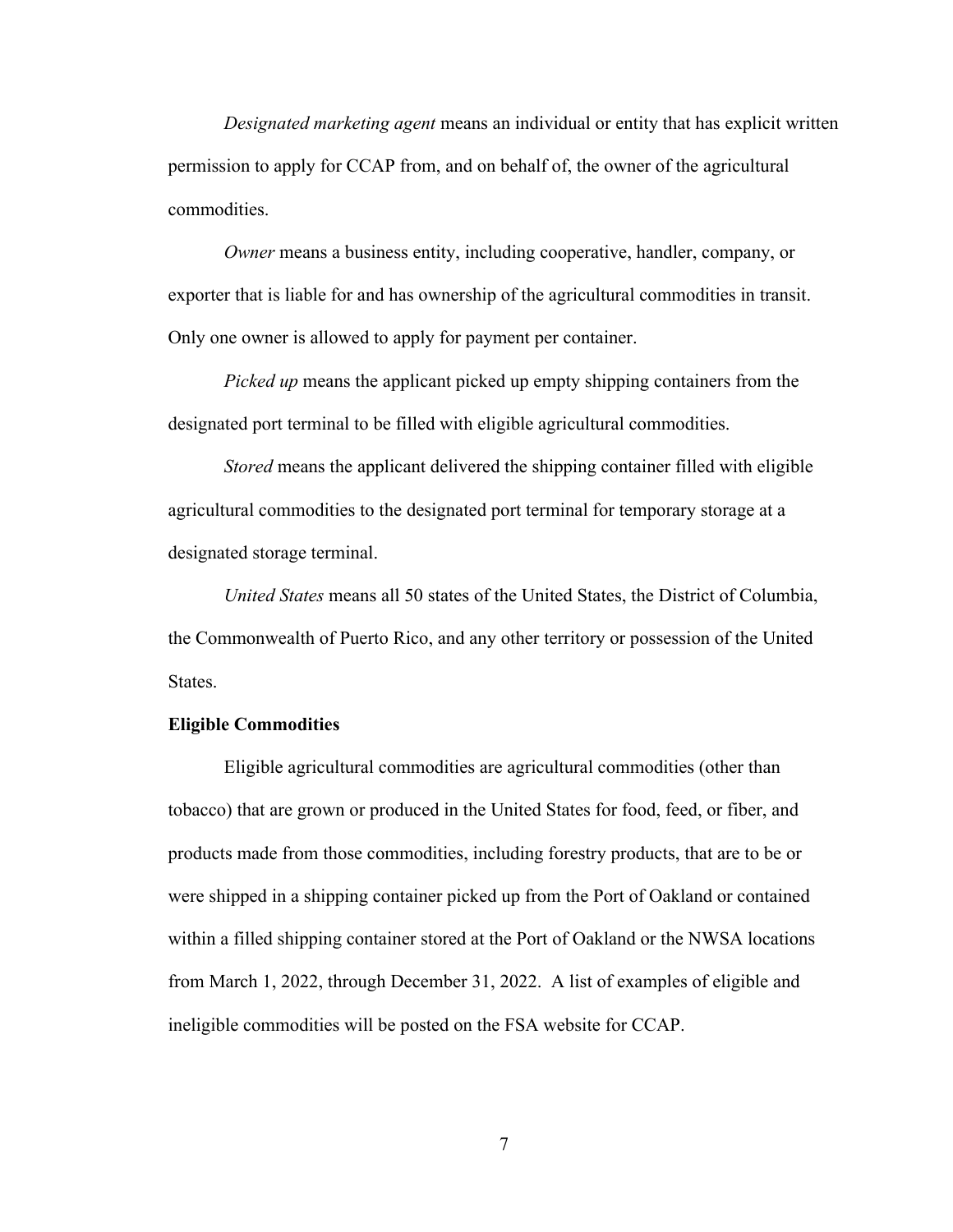## **Eligibility**

To be eligible for a CCAP payment, each applicant must:

- Own domestically-grown or produced agricultural commodities or be the designated marketing agent of the owner;
- Have picked up containers from the Port of Oakland or stored containers at the Port of Oakland or NWSA and filled the containers with agricultural commodities that are grown or produced in the United States for food, feed, or fiber, and products made from those commodities;
- Have properly executed power of attorney or signature authority if representing an individual or entity;
- Submit completed application as specified in the Application Process section below; and
- Have a Unique Entity Identifier (created in and used by www.SAM.gov).

# **Application Process**

FSA will accept applications from May 31, 2022 through January 31, 2023. To apply for CCAP, each eligible applicant must submit a completed form FSA-862, Commodity Container Assistance Program (CCAP) Application to provide the monthly number of containers picked up or stored by type of container and by port. Applicants may submit applications on a monthly basis, all at once at the end of CCAP, or for a combination of months, but applicants should not submit duplicate information for a month that has already been previously submitted. Applications should be submitted to the FSA National Office by e-mail to the following email address:

SM.FPAC.FSA.CCAP@usda.gov.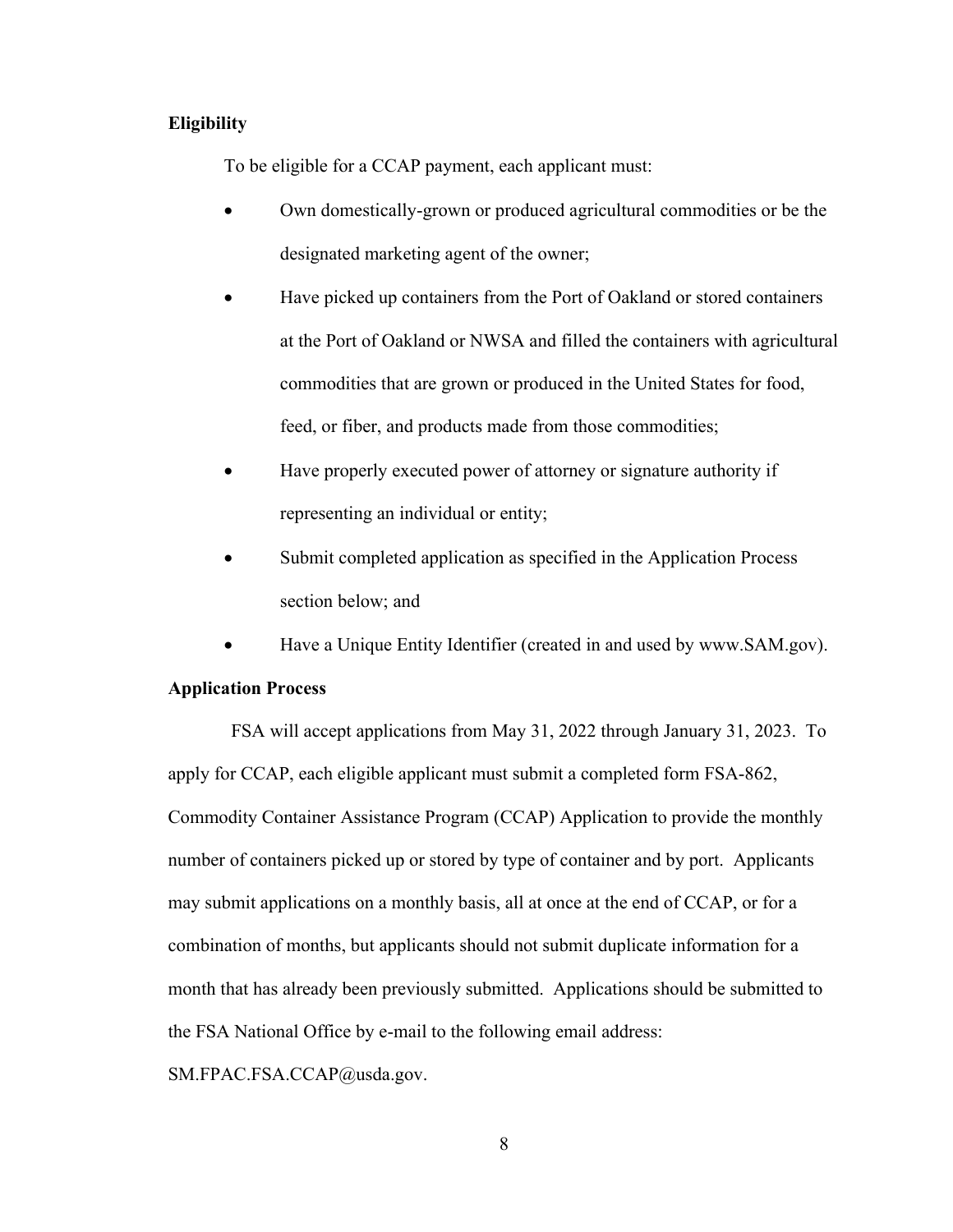Applicants are to submit only one FSA-862 for all shipping containers picked up or stored and report the number of containers picked up from the specified port for the relevant month(s), regardless of the number of agricultural commodities that are packed and shipped out of the designated port. In other words, the application is based on the number of shipping containers picked up or stored and used for U.S. agricultural commodities, but it is not based on the type of agricultural commodity. Shipping containers that are filled with non-agricultural commodities are not eligible for CCAP payments. Revised applications will not be allowed without supporting documentation if the application has been approved for payment and any revised applications must be submitted no later than January 31, 2023. Subject to available funds, CCAP payments will not be issued until an applicant certifies the number of containers picked up or stored each month or group of months at the designated port, as applicable. The applicant must certify to the total number of containers picked up or stored by the application period deadline as specified in this document.

The number and type of shipping containers claimed on the FSA-862 will be as certified by the applicant and are subject to spot check. Applicants may also be asked to provide documentation of what agricultural commodity was loaded into the container in order to confirm that the shipping container was used for agricultural commodities.

If requested by FSA, the applicant must provide supporting documentation to verify the accuracy of information provided on the application, including to substantiate the number and type of shipping containers, ownership of the commodities, or authority to act as a designated marketing agent. If any supporting documentation is requested, the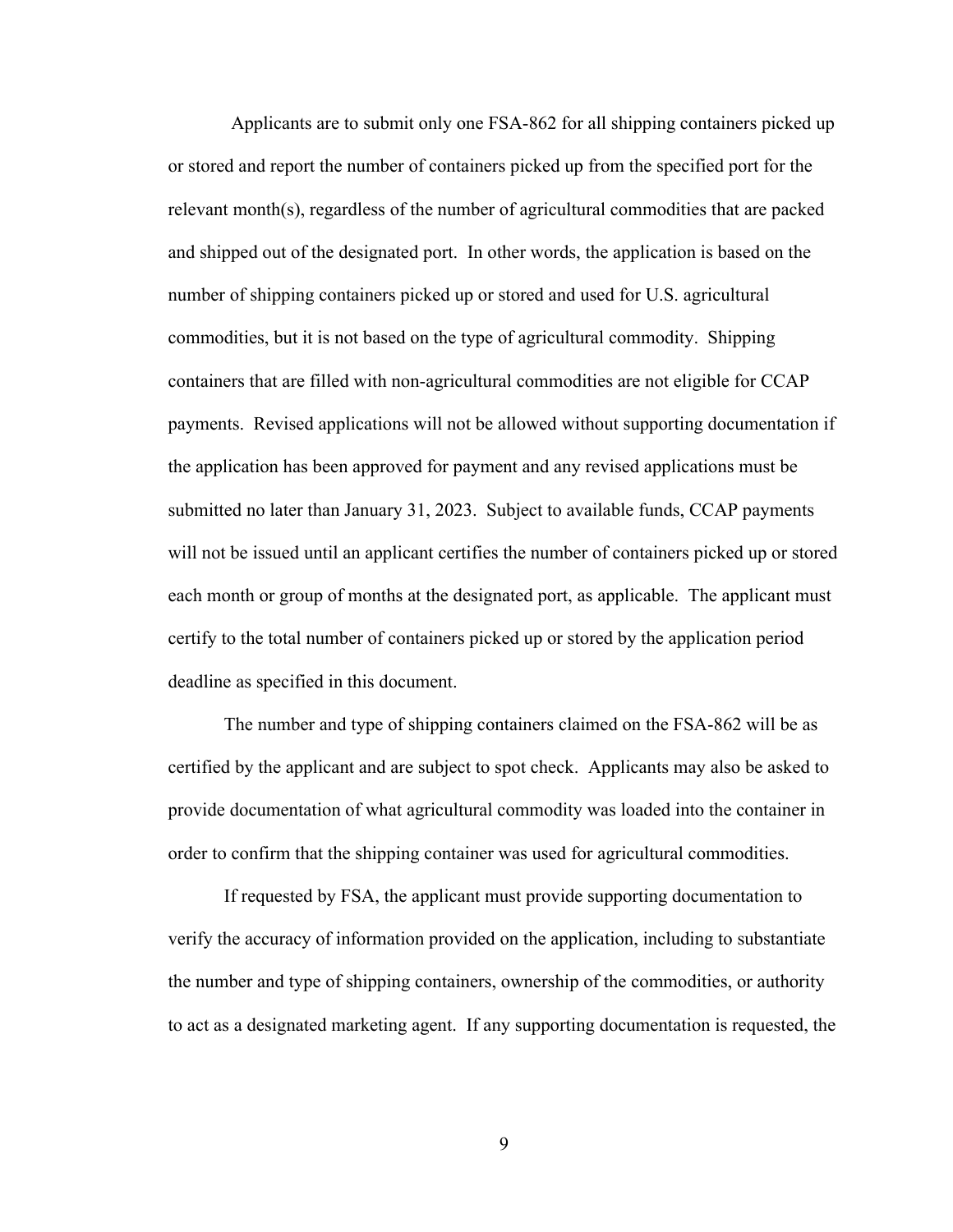documentation must be submitted to FSA within 30 days from the request or the application will be disapproved by FSA.

# **Payment Rates and Calculations**

Information and expert opinion from the Port of Oakland and the NWSA authorities, along with information associated with the logistics movement costs of different container types, were used to estimate the increased additional movement logistics costs associated with agricultural containerized exports.

Payments will be calculated based upon the port, whether containers are picked up or stored, and the type of containers (empty containers versus filled dry or reefer containers). The CCAP payment rate is on a per container basis as shown in the following table.

| <b>Location and Action</b>                | <b>CCAP</b>                           |
|-------------------------------------------|---------------------------------------|
|                                           | <b>Payment Rate</b><br>(\$/Container) |
| Picked up empty shipping containers:      |                                       |
|                                           | \$125                                 |
| <b>Stored filled shipping containers:</b> |                                       |
| Port of Oakland and NWSA --               |                                       |
|                                           | \$200                                 |
|                                           |                                       |

The CCAP payment will be calculated as follows:

Number of containers picked up from or stored in the designated port multiplied by the respective CCAP payment rate for that type of container.

For example, the owner of agricultural goods that are stored at the NWSA facility

submits an application specifying 10 dry containers and 3 reefer containers for the month

of March 2022. FSA calculates the payment by multiplying  $10 \times $200$  for the dry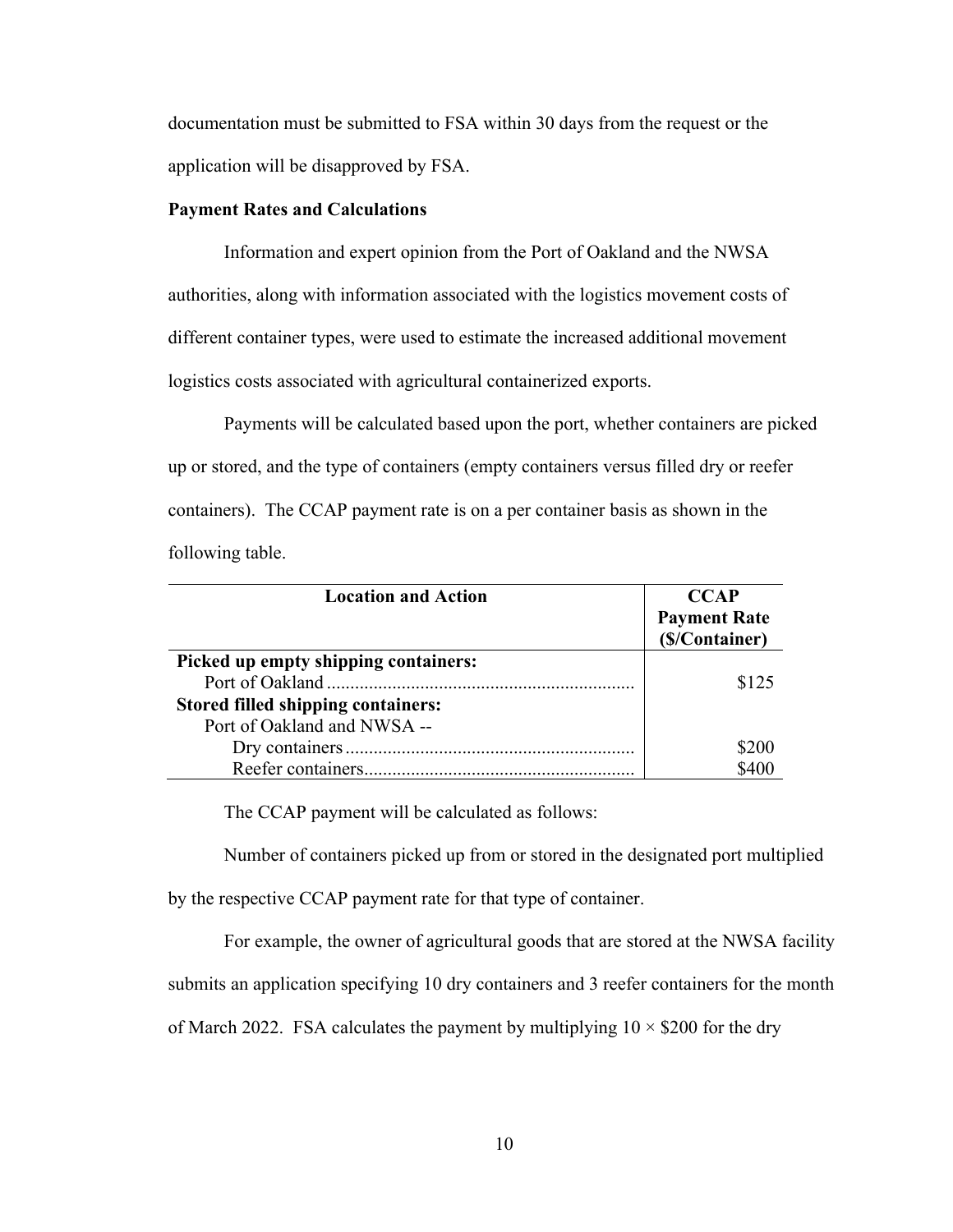containers, and  $3 \times $400$  for the reefer containers, for a total payment of \$3,200 for that month.

The temporary storage of a container should be reported only for the month that the container was delivered to the designated port terminal for temporary storage even if the storage period covers parts of more than one month. This is a one-time storage payment. It does not matter how long a container is stored. Therefore, the same container and shipment should not be included for a storage payment on an application more than once.

The applicant may be eligible to receive separate payments for the same container: once for being picked up empty and later for being temporarily stored at a designated port. For example, if an almond producer picked up 10 empty containers in May to be filled with almonds from the designated terminal to provide empty containers at the Port of Oakland, that almond producer would be eligible to apply for the \$125 per container payment for those 10 empty containers. If that same almond producer then immediately filled and shipped 5 of those containers directly through the export terminal, but the remaining 5 containers were filled and delivered to the designated terminal to be temporarily stored for a few days in June before being drayed to the export terminal and loaded in a vessel later in June, the almond producer would be eligible to apply for the \$200 per container payment for the temporary storage of 5 containers in June (dry containers in this example). Only containers picked up or temporarily stored at the designated storage terminal are eligible, so even if the 5 containers that were exported in May were held for a few days at the export terminal, they would not be eligible for CCAP. In this example, FSA calculates the payment by multiplying  $10 \times $125$  for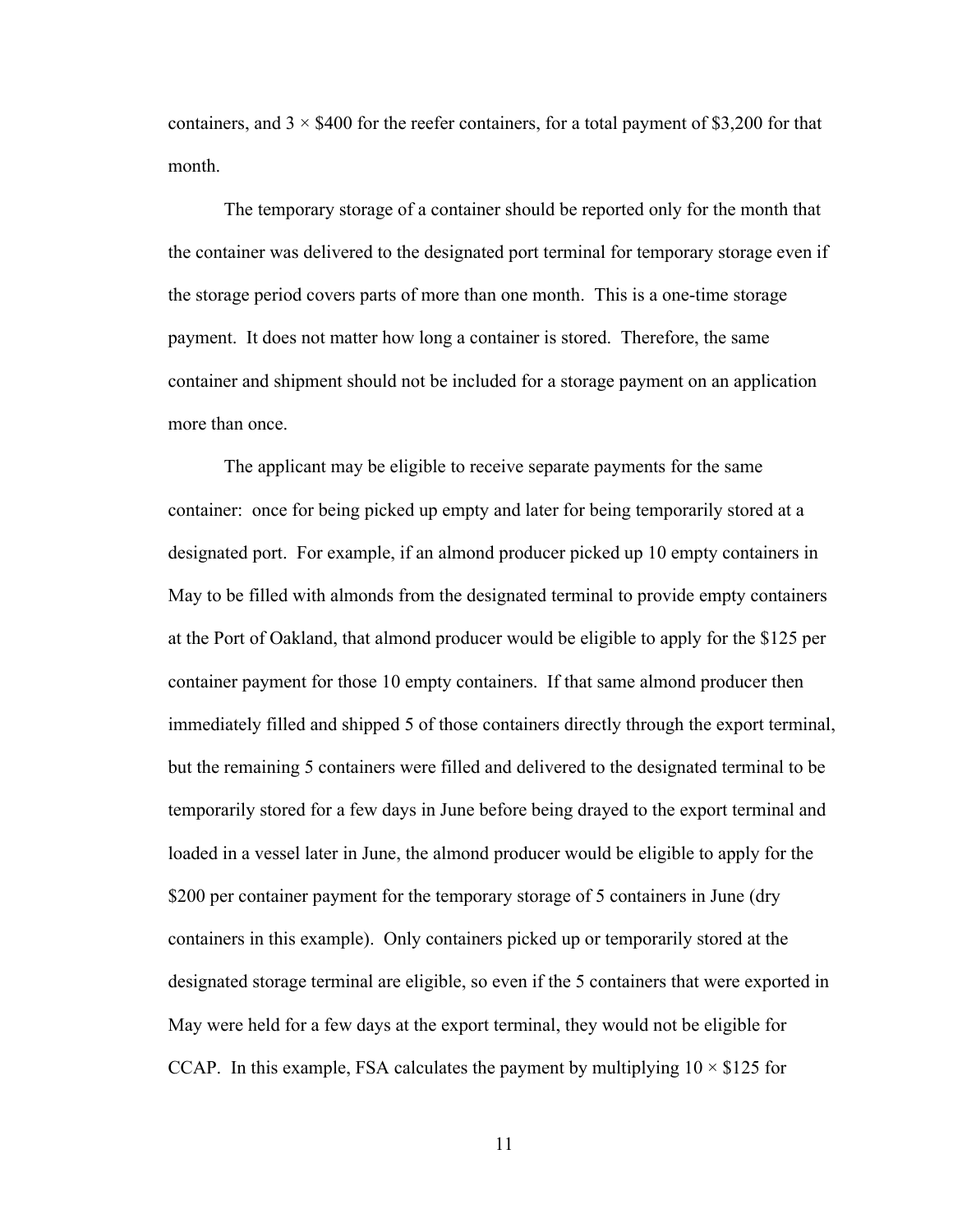picking up empty containers in May, and  $5 \times $200$  for the temporary storage of dry containers in June, for a total payment of \$2,250 (\$1,250 for May and \$1,000 for June).

## **Provisions Requiring Refund to FSA**

In the event that any application for a CCAP payment resulted from erroneous information reported by the applicant, FSA will recalculate the payment, and the applicant must refund any excess payment to FSA, including interest to be calculated from the date of the disbursement to the applicant. If, for whatever reason, FSA determines that the applicant misrepresented the number and type of shipping containers, the application will be disapproved, and the applicant must refund the full CCAP payment to FSA with interest from the date of disbursement. Any required refunds must be resolved in accordance with 7 CFR part 3.

## **Miscellaneous Provisions**

All applicants must provide the name and address of the entity receiving payment. Appeal regulations specified in 7 CFR parts 11 and 780 and equitable relief and finality provisions specified in 7 CFR part 718, subpart D, apply to determinations under CCAP. The determination of matters of general applicability that are not in response to, or result from, an individual set of facts in an individual participant's application for payment are not matters that can be appealed. Such matters of general applicability include, but are not limited to, the determination of applicable time periods and the payment calculation for CCAP.

Participants are required to retain documentation in support of their application for 3 years after the date of approval. Participants receiving CCAP payments or any other person that furnishes such information to USDA must permit authorized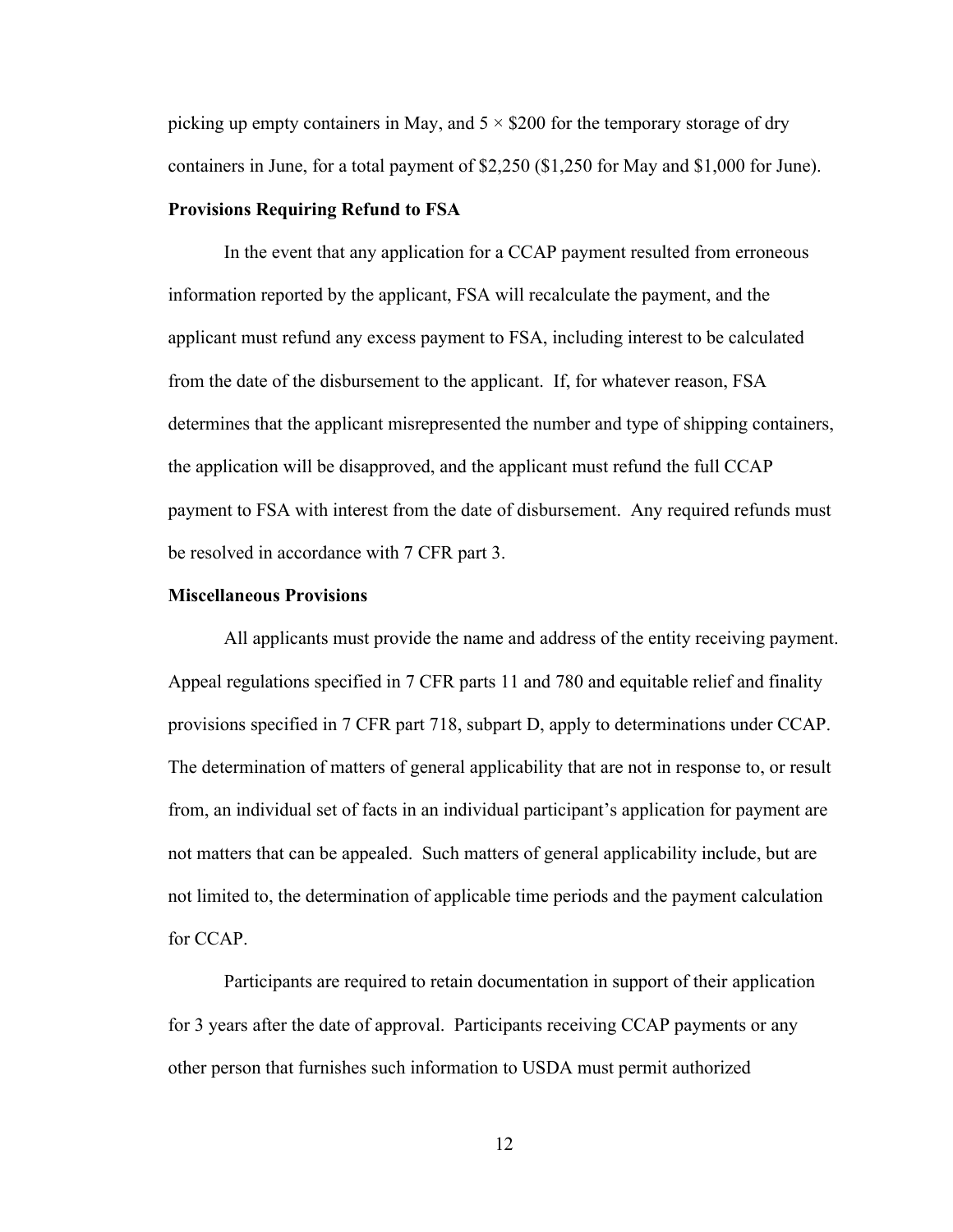representatives of USDA or the Government Accountability Office, during regular business hours, to enter the participant's business and to inspect, examine, and to allow representatives to make copies of books, records, or other items for the purpose of confirming the accuracy of the information provided by the participant.

Applicants have a right to a decision in response to their application. If an applicant files a late CCAP application, the application will be considered a request to waive the deadline.

Requests to waive or modify program provisions, including requests to waive the deadline, are at the discretion of the Deputy Administrator. The Deputy Administrator has the authority to waive or modify application deadlines and other requirements or program provisions not specified in law in cases where the Deputy Administrator determines it is (1) equitable to do so and (2) where the lateness or failure to meet such other requirements or program provisions do not adversely affect the operation of CCAP.

Applicants who request to waive or modify CCAP provisions do not have a right to a decision on those requests, and the Deputy Administrator's refusal to exercise discretion on requests to waive or modify CCAP provisions will not be considered an adverse decision and is, by itself, not appealable.

The regulations governing offsets in 7 CFR part 3 apply to CCAP payments.

In either applying for or participating in CCAP, or both, the applicant is subject to laws against perjury (including but not limited to 18 U.S.C. 1621). If the applicant willfully makes and represents as true any verbal or written declaration, certification, statement, or verification that the applicant knows or believes not to be true, in the course of either applying for or participating in CCAP, or both, then the applicant may be found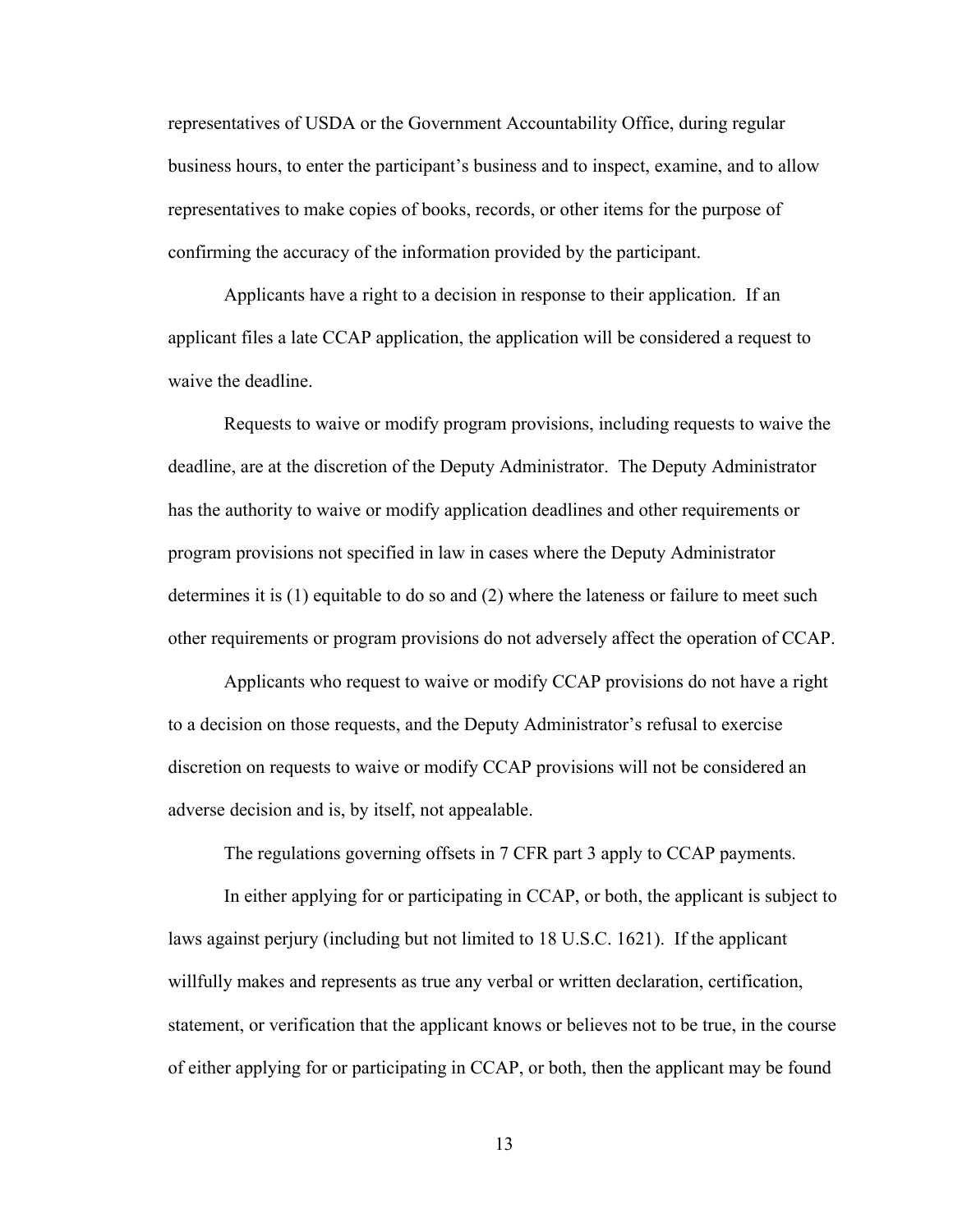to be guilty of perjury. Except as otherwise provided by law, if guilty of perjury the applicant may be fined, imprisoned for not more than 5 years, or both, regardless of whether the applicant makes such verbal or written declaration, certification, statement, or verification within or outside the United States.

#### **Paperwork Reduction Act Requirements**

In compliance with the Paperwork Reduction Act (44 U.S.C. Chapter 35), FSA is requesting comments from interested individuals and organizations on the information collection request associated with CCAP. After the 60-day period ends, the information collection request will be submitted to the Office of Management and Budget (OMB) for a 3-year approval. To start the CCAP information collection approval, prior to publishing this notice, FSA received emergency approval from OMB for 6 months.

*Title*: Commodity Container Assistance Program (CCAP)

*OMB Control Number*: 0560-0310.

*Type of Request*: New Collection.

*Abstract*: FSA will provide assistance to eligible owners or designated marketing agents of U.S. agricultural commodities using eligible shipping containers from the Port of Oakland and designated ports associated with the NWSA. The eligible owners or designated marketing agents must complete the form FSA-862, CCAP Application for FSA to qualify for CCAP payments and to calculate the CCAP payments based upon the port, type of service (temporary storage versus providing empty containers) and the type of the shipping containers (empty containers or filled dry or reefer containers). FSA may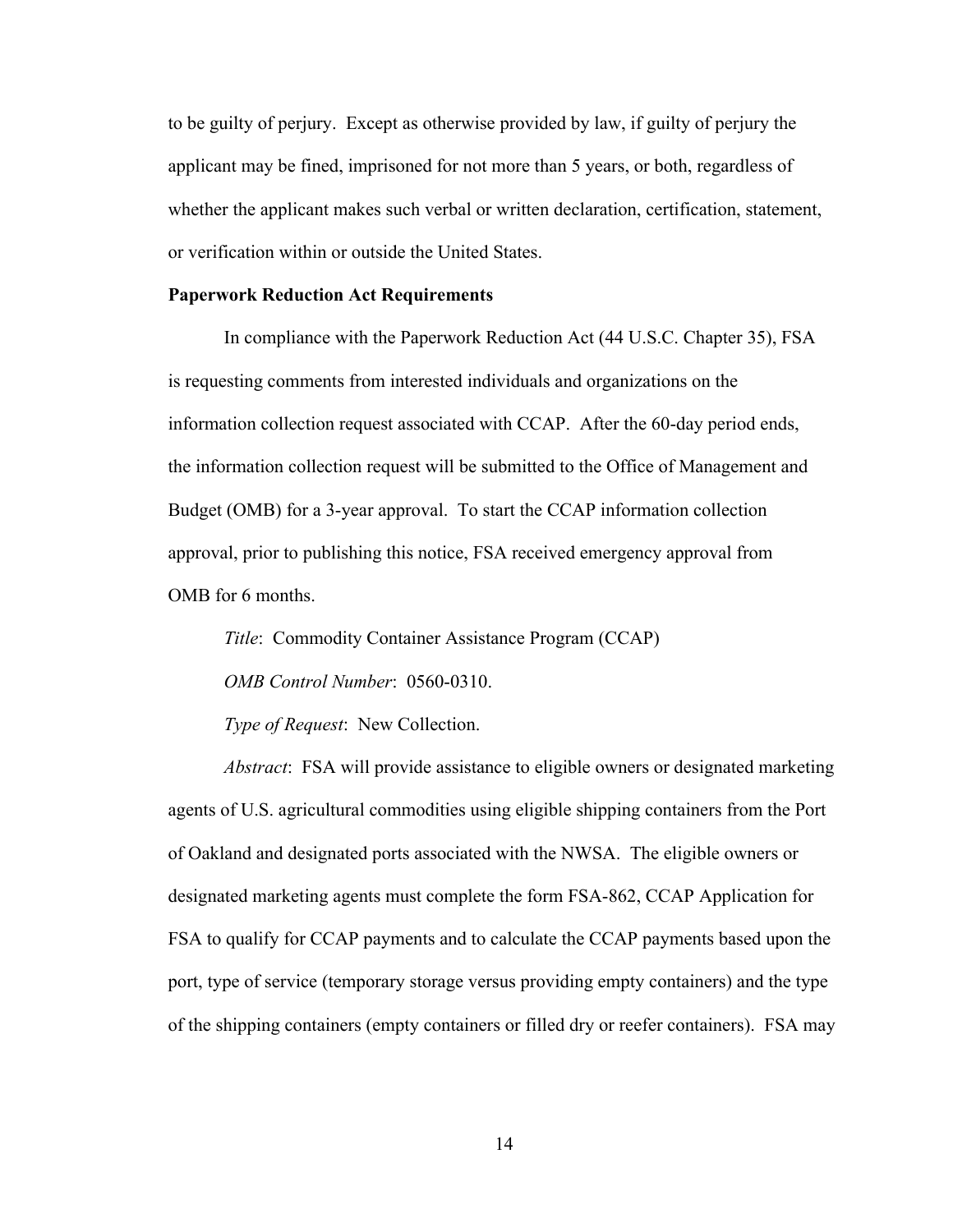request additional supporting documents for verification of information on a completed CCAP Application.

For the following estimated total annual burden on respondents, the formula used to calculate the total burden hour is the estimated average time per response multiplied by the estimated total annual responses.

*Estimate of Respondent Burden*: Public reporting burden for this information collection is estimated to average 0.33 hours per response to include the time for reviewing instructions, searching for information, gathering and maintaining the data, and completing and reviewing the collection of information.

*Type of Respondents*: Businesses. *Estimated Annual Number of Respondents*: 200. *Estimated Number of Responses Per Respondent*: 8. *Estimated Total Annual Responses*: 1600. *Estimated Average Time Per Response*: 0.33. *Estimated Total Annual Burden on Respondents*: 528.

We are requesting comments on all aspects of this information collection to help us to:

(1) Evaluate whether the collection of information is necessary for the proper performance of the functions of the FSA, including whether the information will have practical utility;

(2) Evaluate the accuracy of FSA's estimate of burden including the validity of the methodology and assumptions used;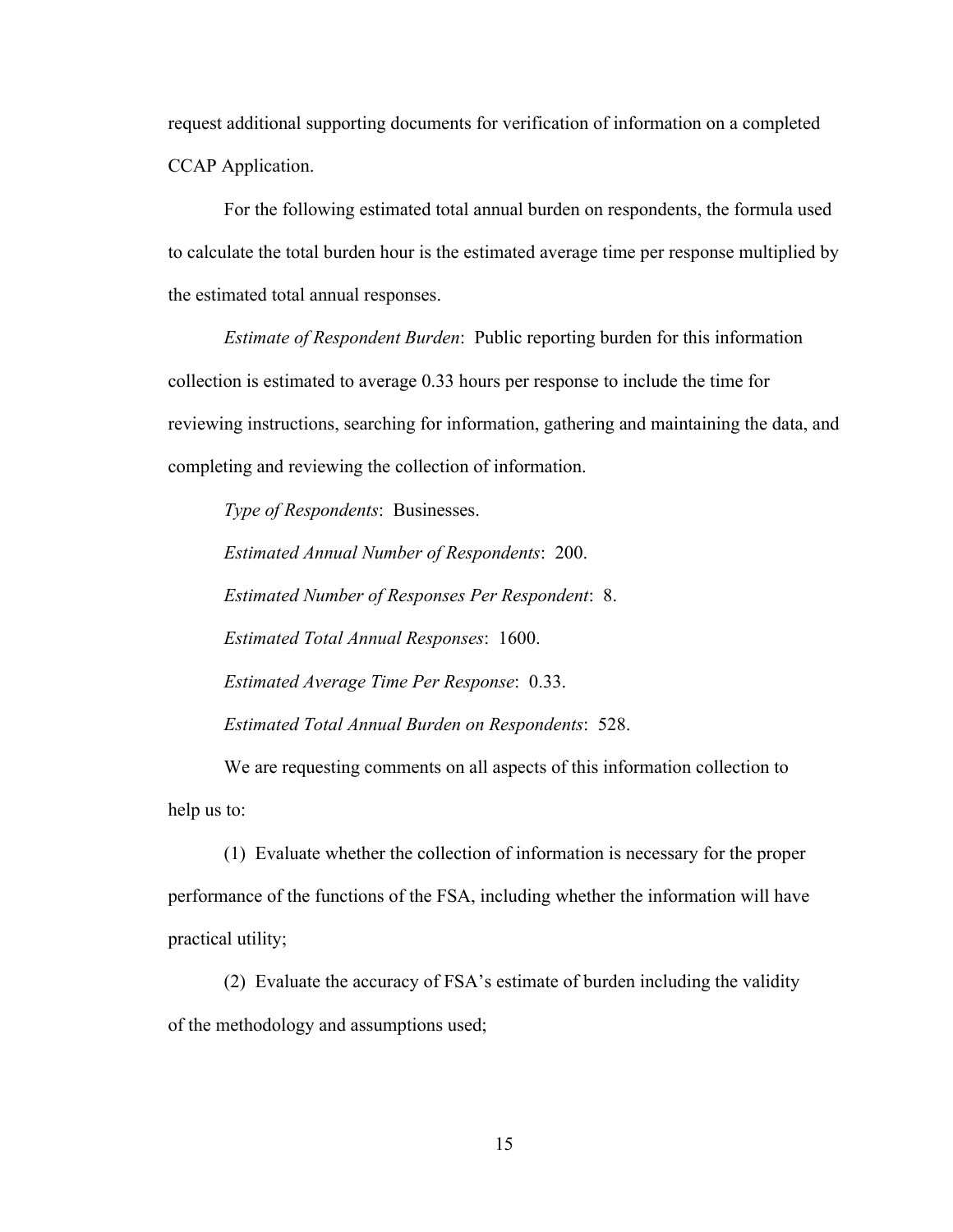(3) Enhance the quality, utility, and clarity of the information to be collected; and

(4) Minimize the burden of the collection of information on those that are to respond, including through the use of appropriate automated, electronic, mechanical, or other technological collection techniques or other forms of information technology.

All comments received in response to this document, including names and addresses when provided, will be a matter of public record. Comments will be summarized and included in the submission for Office of Management and Budget approval.

#### **Environmental Review**

The environmental impacts have been considered in a manner consistent with the provisions of the National Environmental Policy Act (NEPA, 42 U.S.C. 4321- 4347), the regulations of the Council on Environmental Quality (40 CFR parts 1500-1508), and the FSA regulations for compliance with NEPA (7 CFR part 799).

The purpose of CCAP is to establish a marketing assistance program to support agricultural commodity owners of U.S. agricultural commodities for pick up or temporary storage of eligible shipping containers from the Port of Oakland and NWSA from March 1, 2022, through December 31, 2022. The limited discretionary aspects of CCAP do not have the potential to impact the human environment as they are administrative. Accordingly, these discretionary aspects are covered by the Categorical Exclusions in 7 CFR 799.31(b)(6)(iii) that applies to price support programs.

No Extraordinary Circumstances (7 CFR 799.33) exist. As such, the implementation of CCAP and the participation in CCAP do not constitute major Federal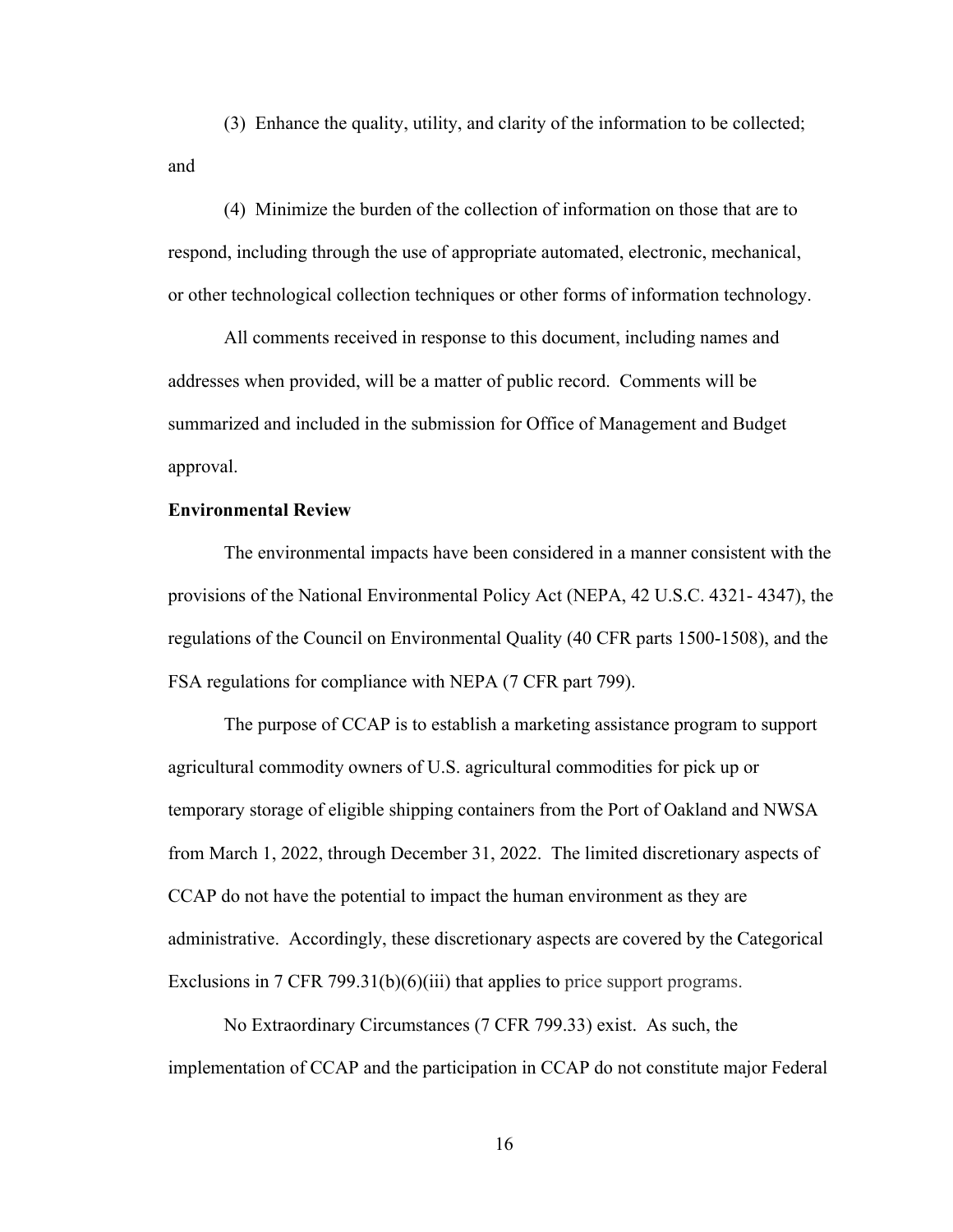actions that would significantly affect the quality of the human environment, individually or cumulatively. Therefore, FSA will not prepare an environmental assessment or environmental impact statement for this action and this document serves as documentation of the programmatic environmental compliance decision for this federal action.

# **Federal Assistance Programs**

The title and number of the Federal assistance programs, as found in the Assistance Listing, $^2$  $^2$  to which this document applies is 10.966, Commodity Container Assistance Program (CCAP).

#### **USDA Non-Discrimination Policy**

In accordance with Federal civil rights law and U.S. Department of Agriculture (USDA) civil rights regulations and policies, USDA, its Agencies, offices, and employees, and institutions participating in or administering USDA programs are prohibited from discriminating based on race, color, national origin, religion, sex, gender identity (including gender expression), sexual orientation, disability, age, marital status, family or parental status, income derived from a public assistance program, political beliefs, or reprisal or retaliation for prior civil rights activity, in any program or activity conducted or funded by USDA (not all bases apply to all programs). Remedies and complaint filing deadlines vary by program or incident.

Persons with disabilities who require alternative means of communication for program information (for example, braille, large print, audiotape, American Sign Language, etc.) should contact the responsible Agency or USDA TARGET Center at

<span id="page-16-0"></span><sup>2</sup> See https://sam.gov/content/assistance-listings.